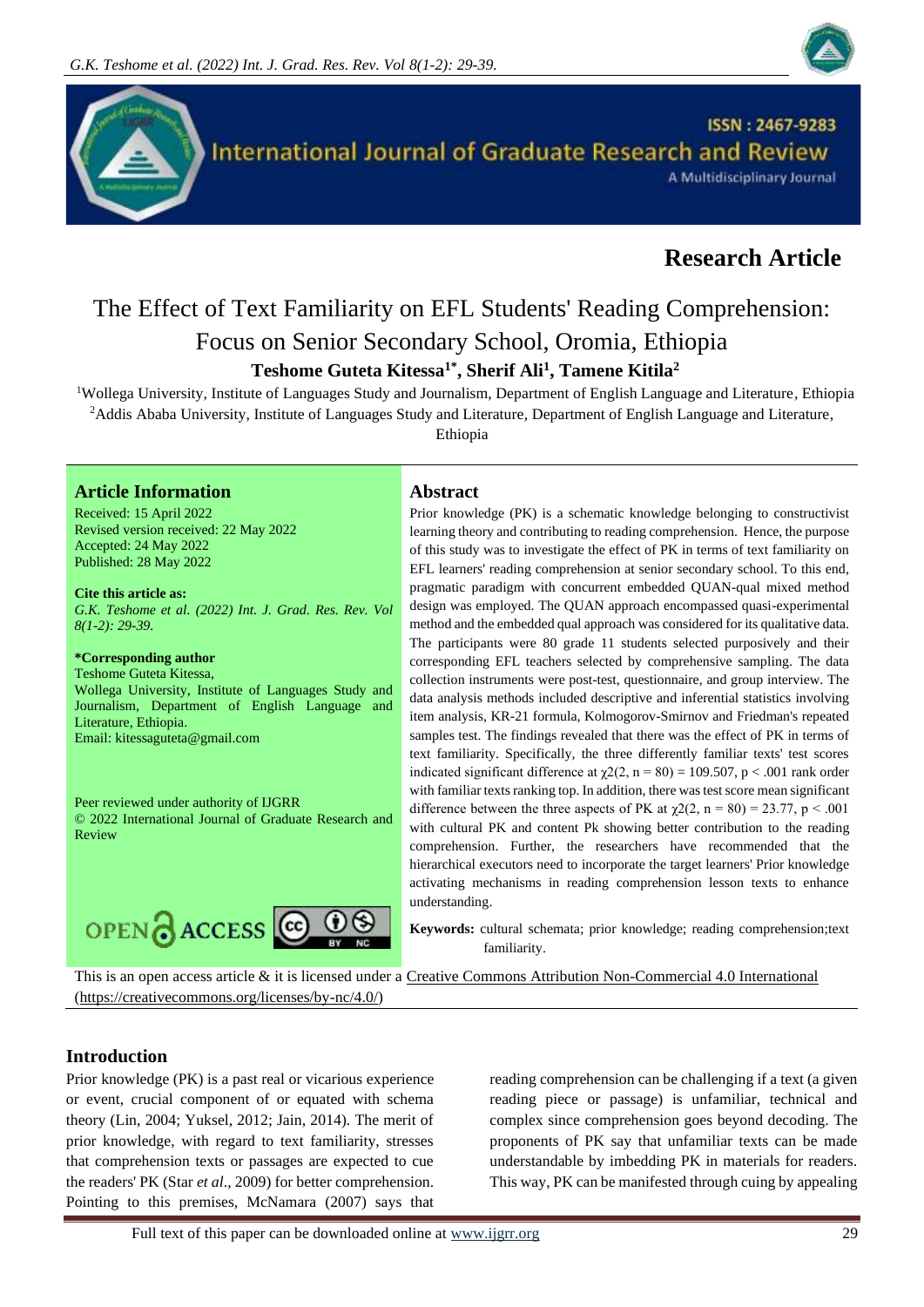

to the target students' content aspect, formal (linguistic) aspect and cultural aspect of knowledge.

The first PK aspect, content PK refers to individual's conceptual ability (Lin, 2004), universal culture (Carrell, 1983) and world knowledge to guess meaning of a text (Alhaisoni, 2017). It is also meant the knowledge of topic (Alhaisoni, 2017; Klinger *et al*., 2007) and background knowledge of a reader about text (Abosnan, 2016). Content PK, overlaps with formal PK and cultural PK in some studies; however, it has been made distinct in the current study considering it as general world knowledge of a text, formal PK as linguistic matters and cultural PK as a culturespecific knowledge of a particular community about a text.

The existing studies that indifferently considered content PK, formal and/or cultural PK include that of Alhaisoni (2017), Abosnan (2016), Zarei and Mahmudi (2012) and Erten and Razi (2009). Since all contents of a text are not restricted to a particular society, that is, some aspects can sense universal, they have been distinct from cultural PK in the current study. Society is described, here, as a collection of individuals that share certain relations and mode of behaviour, which others non-involved people cannot share (Kachru and Smith, 2008). The concept of universality of content schemata as distinct from culture-specific content is mentioned in Carrell (1983). According to Carrell, there is content background knowledge that is not culture-specific. For instance, EFL/ESL students bring text-related PK to comprehend contents of subjects like biology, chemistry and physics [which are general academic (formal school) subjects and not based on particular society's indigenous culture].

Content PK or schema, in some literatures, is more general than culture-specific PK. It is divided into background knowledge and subject knowledge (Carrell, 1983). Background knowledge refers to the knowledge that may or may not be relevant to the particular content whereas subject matter knowledge refers to the knowledge relevant to the particular text. In another way, content PK is categorised into cultural PK and subject matter PK. Hence, content PK was seen as topic familiarity or pre-existing knowledge about a reading text of subject matter, previous experience with particular domains and world knowledge apart from the target students' culture specificity.

Based on the above reasons, the current researchers split the merged content PK into content (universal type) and cultural PK. The reason is that the researcher's emphasis was more on the effect of cultural PK on reading comprehension. Hence, the general and universal participants' content PK was seen apart from their culturespecific PK identified as cultural PK.

The second text aspect, formal PK is prior linguistic knowledge comprising various perspectives. It can be framed to brief expressions as linguistic elements, text organizations, rhetorical techniques and genres (Rumelhart, 1980; Abosnan, 2016; Yuksel, 2012; An, 2013; Huang, 2009). The linguistic elements briefly involve morphological and syntactical structures and the meanings they carry. Text organization is the arrangement of ideas and their relationships used to predict meanings. Rhetorical arrangements consider communicative samples that signal cause-effect, comparison-contrast and exemplifications. Text genres involve different types and techniques of development (stories, poems, fictions, history, politics, events and similar others), of which the current study's text focused on events (of culture) and history. Text developmental techniques include descriptions, narrations, expository texts and argumentations (Ibid), of which the current study's texts' base was expository text type.

The third aspect, cultural PK (schema) is a prior knowledge of individuals or a particular society related to specific culture. Culture, according to Kachru and Smith (2008) is defined as both historic and immediate that shapes actions, verbal and varieties of other actions and also shaped by them. In this case, individuals and their related society can possess historical or recent knowledge or experiences of linguistic, religious or certain value-specific. This culture can be reflected in reading texts as to Radic-Bojanic and Topalov (2016) who value text as an ambassadorial cultural artefact. It is also highly recommended that text materials should develop issues connected to learners' prior knowledge (Wen-Cheng *et al*., 2011).

Cultural aspects, in terms of PK research, seem to overlap with content aspects. However, as discussed and refined in literature review of the cultural PK part, the cultural aspects have been limited to the following for the distinct clarity of the current study. These can be found in the form of customs, history, cultural ceremonies, life styles, expressions, material names, foods, symbol and related issues (Ghorbandordinejad and Bayat, 2014). They encompass various aspects of life style common for a group that can help literal and inferential reading comprehension (Samouar and Porter, as cited in Lin, 2004; Almutairi, 2018; Richards and Renandya, as cited in Sharafinejad *et al*., 2016). These aspects were thought to activate the PK of the Afaan Oromoo MT background students in making meanings out of the texts.

The rationale of focusing on this study emanated from the failure of students in reading comprehension as observed from their practical performances and additional indicators from researches. The tangible initial evidence to this study was Wollega University students' proficiency test scores conducted by English Language Improvement Centre (ELIC) of 2015/16 and 2016/17. Their failure was clear from their test scores that the most students scored less than half of the total with too least scores. This indicator of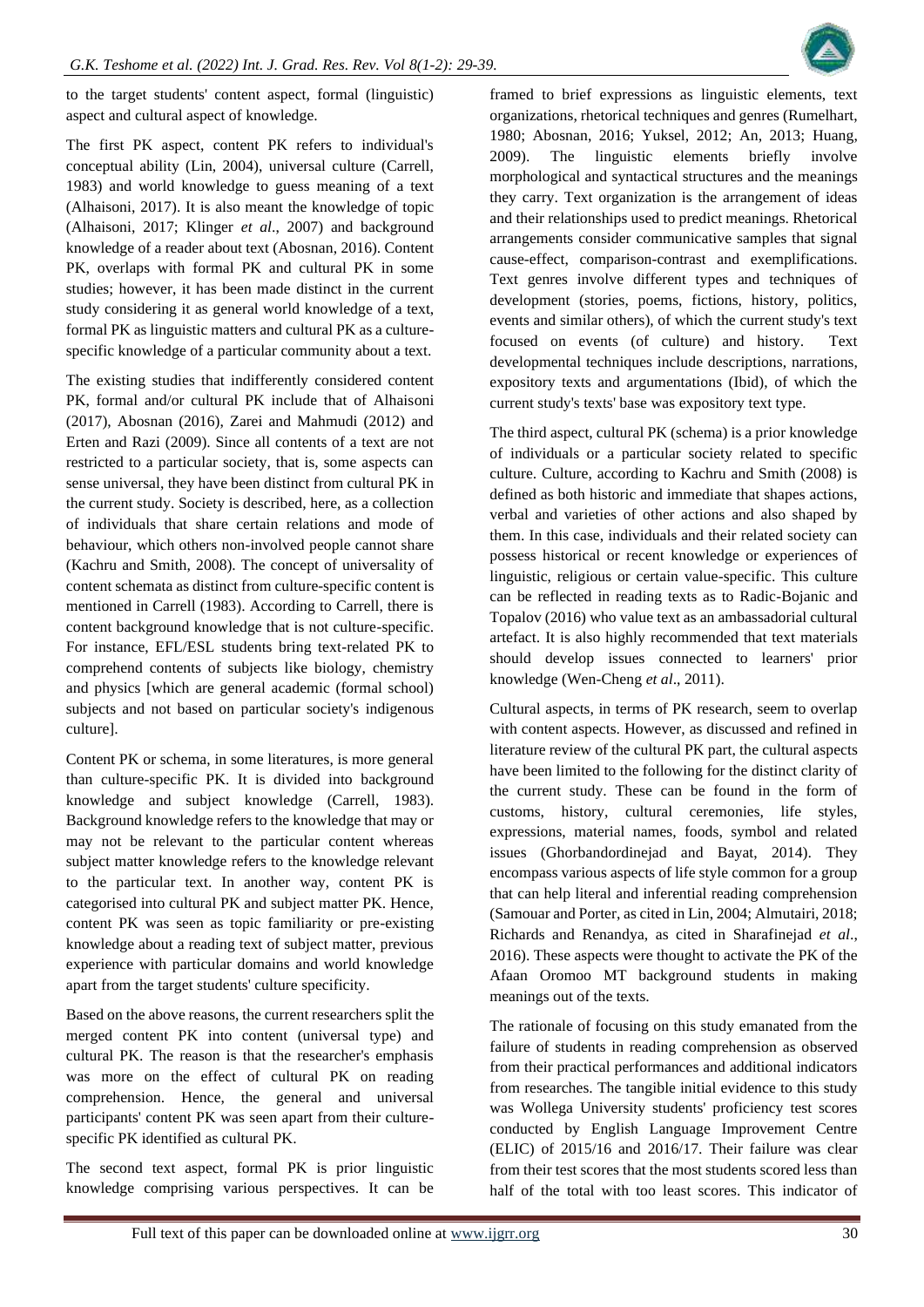

failure urged the researcher to make informal assessment using 30 secondary schools' teachers to confirm the failure and the causes. They confirmed as their students were poor in reading comprehension and showed as the reading texts for the reading lessons were not prepared in the context familiar to the target students and were not motivating to read. Following this, grade 11 English language student textbook was overviewed and no local reading text was found. Based on this, the researcher questioned himself why the most texts were not considering local texts to begin from the students' PK and decided to investigate the significance difference between familiar and unfamiliar texts in the selected context in Ethiopia.

To this end, they identified the gap between the previous studies and the current study. Hence, some of the foreign and local studies tried to investigate the effects of text familiarity on students' reading comprehension. These researchers included Liu (2015), Yousef, Karimi and Janfeshan (2014), Woldesenbet (1989) and Mebratu (2014). They focused on PK in terms of cultural background and cognitive strategy on reading comprehension. However, the current study focused on PK in terms of text familiarity involving content PK, formal PK and cultural PK as seen in Fig. 1.



**Fig. 1**: The Current Study Conceptual Framework Model on Effects of Text Familiarity and Its Aspects on Learners' Reading Comprehension (Adapted from Pei-Shi, 2012, p. 1518); Ghorbandordinejad and Bayat, 2014)

Hence, the study attempted to answer the following specific research questions.

- 1. Is there reading comprehension test mean scores' significance difference due to text familiarity in Getema Senior Secondary School (SSS) grade 11 students?
- 2. Do Getema SSS grade 11 learners' PK in terms of content, form and culture reveal significance difference of their reading comprehension mean score?

#### **Materials and Methods**

#### *Paradigm and Design*

The study followed 2 pragmatic paradigm comprising the concurrent embedded mixed method design (MMD). The design particularly involved the QUAN-qual method with

quasi-experimental approach for the quantitative part and supportive qualitative data collection methods (See Fig. 2).



**Fig. 2**: Concurrent Embedded Design Representing the Current Mixed Methods Study. [Source: Creswell (2009, p. 210)]

The design reveals the dominance of the quantitative method over the qualitative method. The rationale of selecting the design is that it embeds the other data type ("qual" currently) in the primary data ("QUAN" currently). The qual investigation was embedded in the quasiexperiment in the current study as experiment can be embedding part of mixed methods (Creswell, 2014). Second, it gives priority to either quantitative or qualitative flexibly; priority was given to QUAN data in the current study. Third, it is flexible to collect both data types simultaneously or sequentially. In addition, it allows the qual data to address different questions not addressed by the QUAN data which is also the feature of the current study.

#### *The Study Area and Participants*

The research site of the current study was Getema Senior Secondary School. It is located in Oromia, Eastern Wollega Zone, Leka Dullacha District, Getema Town. The district is found adjacent to Jimma Arjo District in the south, Digga District in the north and north east and Guto Gida District in the east direction. It was purposively selected for its convenience of relatively similar linguistic and cultural background to test the effect of different texts' familiarity under homogenous context. Though the other schools in the region might possess similar background, the researcher closely studied the school society's composition ahead and geared towards selecting it for the success through creating rapport with the environment and obtaining easy access to the expected data.

The selected population had similar conditions to the rest in Oromia in many cases except specific local and individual differences. Since there are individual differences in relation to the concept of the study, they were controlled ahead by using a proficiency test to avoid extreme upper and lower scorers. The result from the sample can be generalized to similarly framed population provided that the selection needs careful and systematic procedure beginning from sampling frame (Black, 2002; Gray, 2004; Bethlehem, 2009).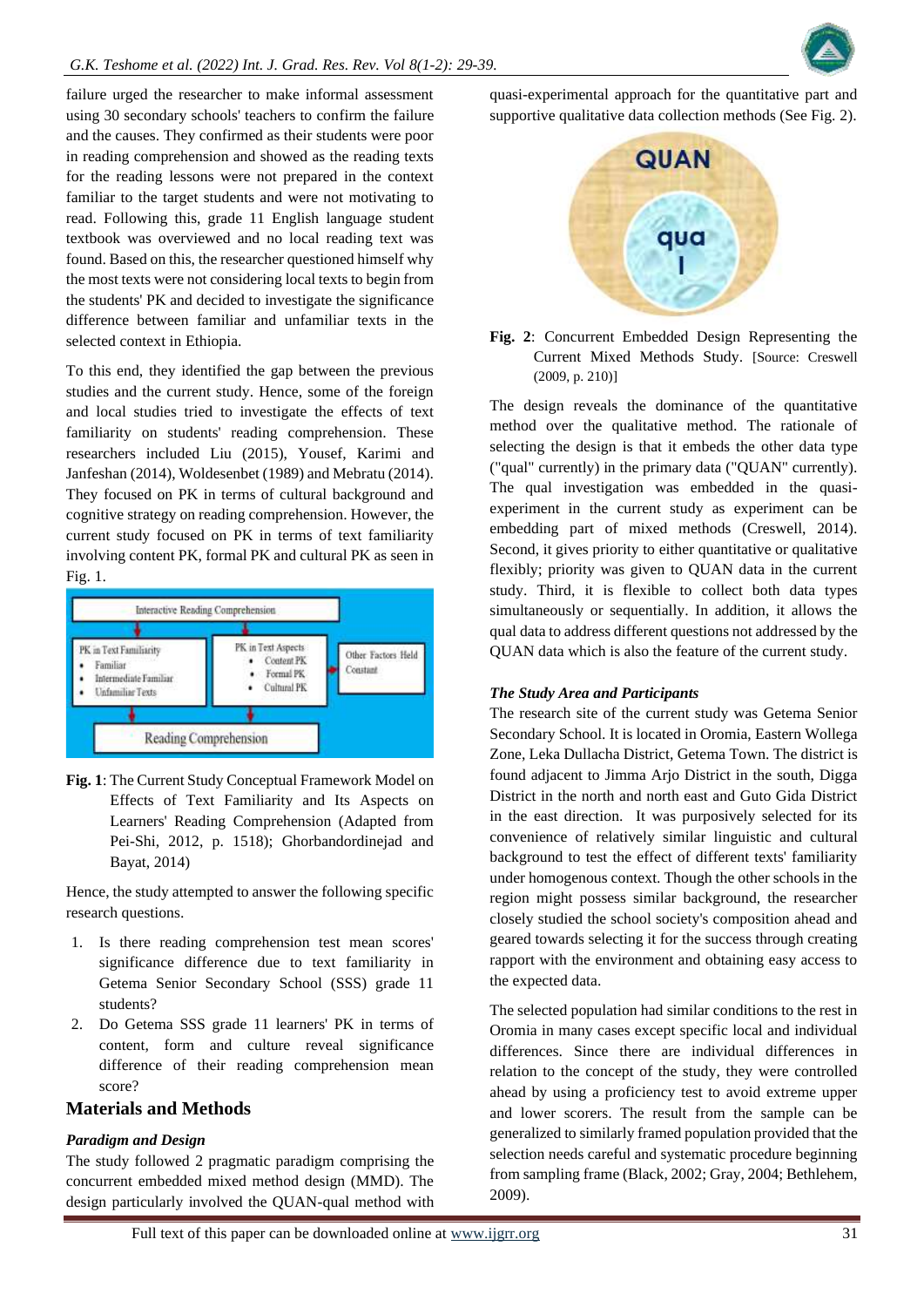

# *Sample Size and the Sampling Technique*

#### *The Students:*

The participants of the study were Getema Senior Secondary School grade 11 students selected purposively. The reason of selecting grade 11 was that it is closer to higher institution entrance exam time with more stable situation than grade 12 since the grade 12 students' attention and time was thought to be influenced by the upcoming matriculation. According to 2020/21 academic calendar, Getema Senior Secondary School's grade 11 had 06 sections. Among these sections, two sections, each consisting of the average of about 95 students, had been suggested to be considered as samples for the study. They were trimmed through the screening for homogeneity of their reading proficiency.

The sample size left from the trimmed number by the reading proficiency test was 80 students for the group that underwent effect of text familiarity on reading comprehension. The sample size was enough according to Field (2013), who recommends 10 to 15 cases for each predictor in case of a test involving regression. This is despite the fact that the sample size determination for studies involving the effect of the regression model needs sample size of  $N \ge 50+8m$  where N = sample size and m = the number of predictive variables. The highest number of predictor variable in case of the current study was three (3) that is the effect of the three varied familiarity texts on the reading comprehension test. Hence,  $N \ge 50+8(3) \ge 74$ . Thinking of possible absence of participants, 80 students were taken.

In the sampling process, differences among the participants were minimized in terms of linguistic and cultural background, age, reading comprehension proficiency and individuals' special previous experiences (Zhang, 2018; Gray, 2004). Their age was similar since the students were of the same grade and age range. They were probed in case there were some special previous experiences or exposures (training, contact with native speakers) and there was no specialty difference among them. To avoid more hidden differences that might occur as a result of individual reading achievement, proficiency test was administered to screen the participants. Such technique was experienced by previous researchers like Nation (2009), Sharafi-Nejad *et al*. (2016), Lin (2004), Karimi and Nafissi (2017) and Belilew (2015).

#### *The Teachers:*

Teachers were selected with comprehensive sampling technique since they were a few in numbers. The number of the senior secondary school teachers was 4. They participated on interview to provide data about the influence of students' text familiarity on their reading comprehension

# *Data Collection Instruments*

#### *Test:*

The reading comprehension tests were prepared for students to investigate the significant differences between the scores of the three texts: familiar text, intermediate familiar text and unfamiliar text. It was also intended to examine the investigation of the effect of the three (content, formal and cultural) aspects of text familiarity on the students' reading comprehension. Each test consisted of 18 items comprising questions related to content PK, formal PK and cultural PK of six items each. Each item consisted of four choices (A, B, C and D). In addition, there was subjective summary question at the end of each of the three tests. They were set on the basis of existing literature and studies, approved by experts and checked for reliability.

#### *Questionnaire:*

The five-point Likert scale questionnaire consisting of sixty-five items was set to gather data pertaining to students' preference of the three text aspects with regard to having contribution to the reading comprehension. The questionnaire was also used to examine the familiarity rank of the three texts as the students ordered them according to their familiarity to each text.

#### *Group Interviews:*

The group interview was planned for selective students and available teachers to supplement the information gathered through the test and the questionnaire. The researcher focused on the students, who were active participants in the classroom and those who were expected to provide information through their better speech performances. They found the students through their EFL teachers. They were 12 in number and were sorted to two groups of interview. With regard to EFL teachers, four (comprehensive) were included.

#### *Methods of Data Analysis:*

The quantitative and the qualitative data were analysed and interpreted separately and integrated in the discussion. The quantitative part employed descriptive and inferential statistics. In descriptive tests, mean, standard deviation and normality (Kolmogorov-Smirnov) tests were performed. It also involved frequency and percentage for familiarity rank ratings. In the inferential statistic, test of comparison, particularly Friedman test, the nonparametric version of the repeated measure ANOVA was used to compare the reading comprehension test results of the three text and the three aspects of PK.

# *Validity and Reliability:*

The validity of the instruments, in terms of content, face validity and construct validity were checked by the advisors' and expertise comments and amendments. The reliabilities were confirmed by using the existing statistical tests. These included KR-21 Formula (Spires & Donley, 1998;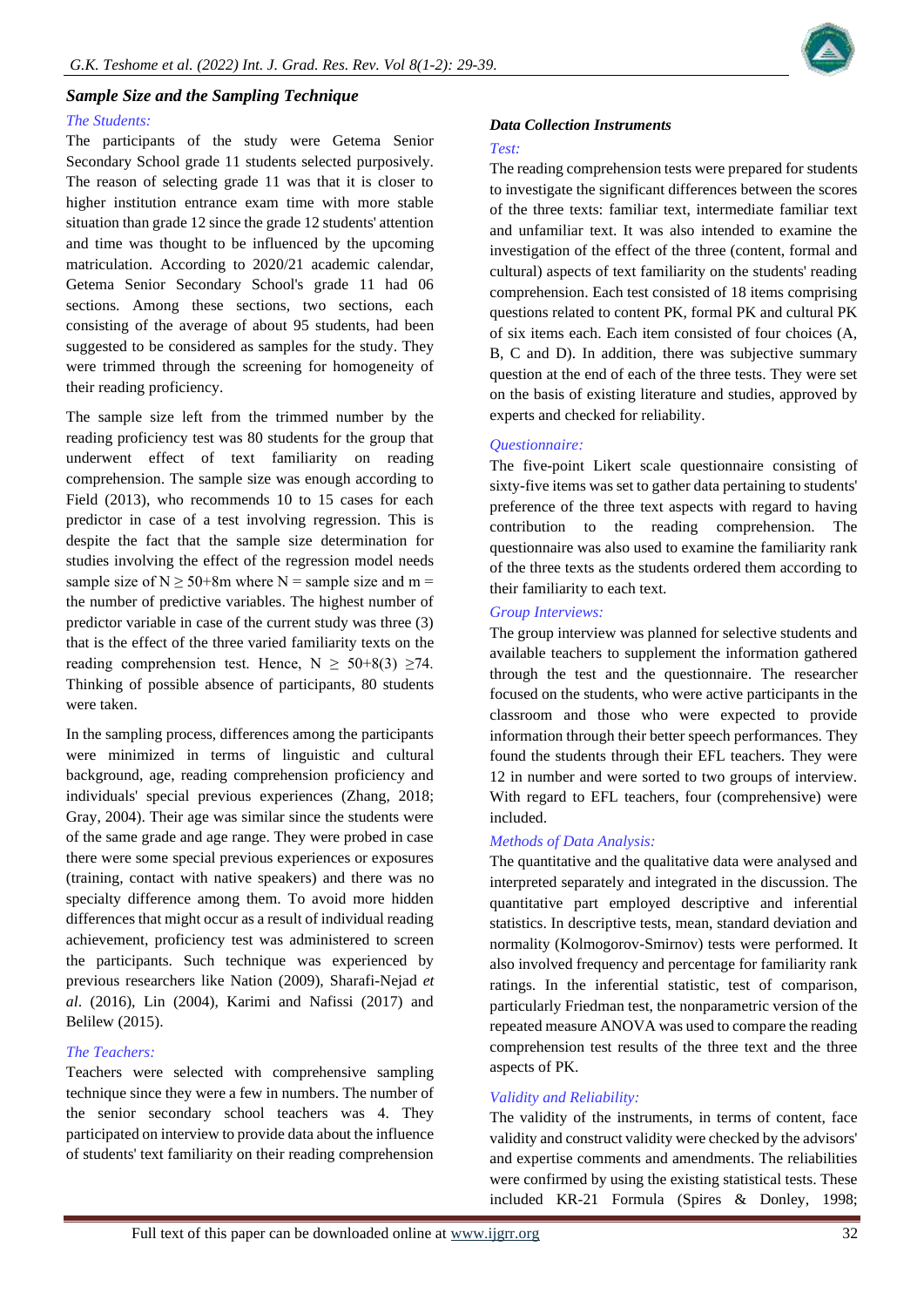

Woldesenbet, 1989) for MCIs inter-item consistency test, paired sample correlation for tests-retest reliability of the tests (Pallant, 2011) and Cronbach's Alpha for questionnaire items' reliability test.

#### **Results and Discussion**

# *Effect of Text Familiarity on Reading Comprehension Test Scores (RQ1)*

The effect of the three texts' familiarity on the students' reading comprehension was examined on the intact or nonmanipulated group. To begin with, the difficulty index and the discrimination index of the MCIs instruments were checked ahead by using 40 other participants by using the formula FV =  $\frac{U+L}{N}$  $\frac{H}{N}$ , (FV = facility value/difficulty index, U  $=$  upper scorers, L  $=$  lower scorers and N  $=$  total number of upper and lower scorers. The item difficulty index values of 0.30 to 0.70 were used as cut points as preferred by the majority of test item construction professionals. The three tests' scores, consisting of 18 items each and the total of 54 items, was sorted into the upper scorers and the lower scorers.

The discrimination index of the items was calculated by the formula  $D = \frac{U - L}{n}$  where  $D =$  discrimination index,  $U =$ upper scorers,  $L =$  lower scorers and  $n =$  number of testees in one half of the total testees. The cut point used to judge the discrimination power of an item was D>0.30 (Heaton, as cited in Woldesenbet, 1989).

The internal and external reliabilities of the three tests were also tested. The internal reliabilities were tested using KR-21 formula, specifically  $r_{total test} = \frac{(K)(D2) - X(K-1)}{D(2)(K-1)}$  $\frac{D_2(-K-K-1)}{D_2(K-1)}$  wher K = number of test items,  $D^2$  = standard deviation of the test score squared,  $X =$  mean score of the test. Accordingly, the number of items (K) for each test  $(T_1, T_2 \text{ and } T_3)$  was 18. The standard deviation (D) calculated for each of the three test scores was 10.5, 11.6 and 12.95 for  $T_1$ ,  $T_2$  and  $T_3$ respectively. The mean score of each test was 57.38, 50 and 37.88 for  $T_1$ ,  $T_2$  and  $T_3$  respectively. The test was done for each and it was reliable with correlation coefficients of .51 for  $T_1$ , .69 for  $T_2$  and .83 for  $T_3$ .

The reliabilities of the three tests were also checked using paired sample correlations of the test-retest method as indicated in Table 1.

**Table 1**: The Three Texts' Reading Comprehension Scores Paired Sample Correlations

| <b>Test Variables</b> |                   |    | <b>Correlation</b> | Sig  |
|-----------------------|-------------------|----|--------------------|------|
| Pair 1                | Text1 test-retest | 40 | .507               | .001 |
| Pair 2                | Text2 test-retest | 40 | .692               | .000 |
| Pair 3                | Text3 test-retest | 40 | .817               | .000 |

According to Table 1 all the three tests showed external reliability with correlation coefficients .507, .692 and .817, all with  $p < .001$  significance level for text1, text2 and text3 respectively.

#### *Reading Comprehension Test Scores' Differences Due to Text Familiarity (RQ1)*

The test of comparison, to investigate whether there was statistically significant difference or not, between the three test scores of the reading comprehension in Getema SSS grade 11 students began with checking for assumptions. At this stage, the test of normality of distribution of the scores was performed using Kolmogorov-Smirnov since it is applied to the sample size greater than 50 (Pallant, 2011; Field, 2009). See Table 2.

| <b>Table 2:</b> Normality of the MCTs Test Score Distribution |       |               |    |      |  |
|---------------------------------------------------------------|-------|---------------|----|------|--|
| <b>Reading</b>                                                | Mean  | Statistics df |    | Sig  |  |
| <b>Comprehension Text</b>                                     |       |               |    |      |  |
| Topic                                                         |       |               |    |      |  |
| Symbolism of Coffee                                           | 50.75 | .144          | 80 | .000 |  |
| Marriage in Goshwuha                                          | 41.69 | .116          | 80 | .009 |  |
| The Miracle on the                                            | 44.19 | -154          | 80 | .000 |  |
| Hann River                                                    |       |               |    |      |  |

The result of the analysis of the test of normality for the three aspects of PK in terms of text familiarity (See Table 2) with specific reference to the reading comprehension test result of the text "Symbolism of Coffee" showed nonnormal distribution at  $D(80) = .171$ ,  $p < .001$ . Similarly, the distribution of scores for the text "Marriage in Goshwuha", was non-normal at  $D(80) = .119$ ,  $p < .05$ . It was also nonnormal for the reading test scores of the text "The Miracle on the Hann River" at  $D(80) = .169$ ,  $p < .001$ .

The normality test with the subjective summary showed non-normality distribution for "Symbolism of Coffee" at  $D(80) = .131$ ,  $p < .01$ ; "Marriage in Goshwuha" at  $D(80) =$ .193,  $p < .001$  and "The Miracle on the Hann River" at  $D(80)$  $= .160$ ,  $p < .001$ . All the normality test results indicated significant difference between the normal distribution and the actual distribution of the sample scores. Hence, the researcher preferred nonparametric tests for further tests.

The comparison between the three differently familiar texts' reading comprehension test scores of the intact group were conducted by using Friedman test, the non-parametric version of one-way repeated measure ANOVA.

The multiple-choice items (MCIs) test scores of the three texts were compared for significant difference using Friedman rank order test as shown in Table 3.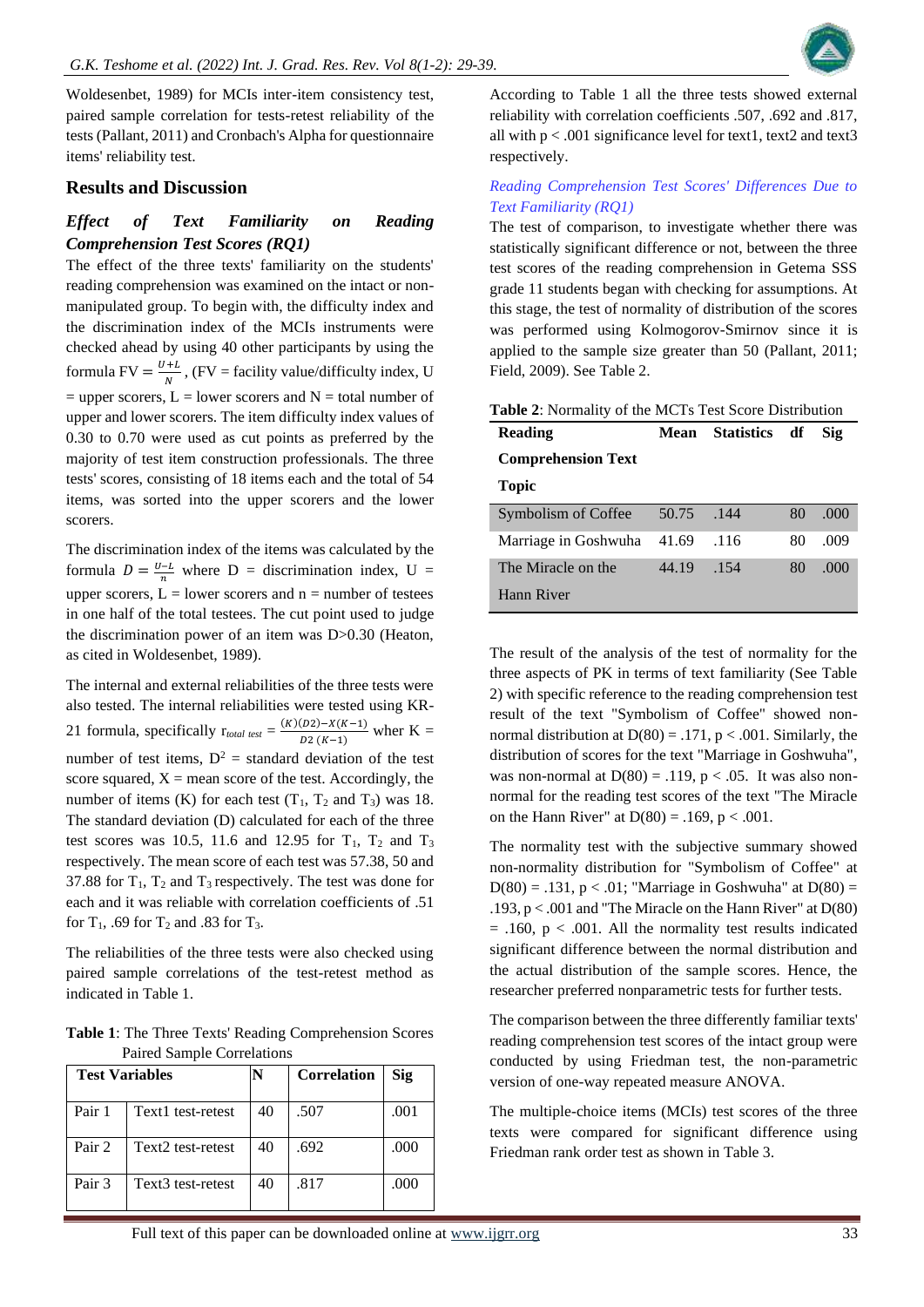**Table 3**: Comparison between the MCIs Reading Test Results of the Three Texts

| <b>Item</b>                                                    |                             | Mean Friedman<br>Rank<br>Order |
|----------------------------------------------------------------|-----------------------------|--------------------------------|
| <b>Total Test Result of the Text</b><br>Symbolism of Coffee    | 7.57                        | 1.77                           |
| <b>Total Test Result of the Text</b><br>Marriage in Goshwuha   | $-6.56$                     | 2.03                           |
| Total Test Result of the Text the<br>Miracle on the Hann River | 17.31                       | -20                            |
| <b>Test Statistics</b>                                         |                             |                                |
| N                                                              | 80                          |                                |
| Chi-square                                                     | 109.507                     |                                |
| df                                                             | $\mathcal{D}_{\mathcal{L}}$ |                                |
| Asymp Sig.                                                     | .000                        |                                |

Table 3 shows that the Friedman statistical test of the three texts' reading comprehension test results comparison had significant difference. Statistically, it can be interpreted as  $\gamma$ 2 (2, n = 80) = 109.507, p < .001. The rank order of the three test scores decreased from the familiar text (Symbolism of Coffee) through intermediate familiar (Marriage in Goshwuha) to the unfamiliar text (The Miracle on the Hann River). Their actual mean order was 52.57, 46.56 and 37.31 respectively. That is, the students scored the highest mean in the familiar text, medium mean in the intermediate familiar text and the least mean in the unfamiliar text. From this result, it is possible to say that text familiarity could affect the reading comprehension test scores of Getema Senior Secondary School, grade 11 students.

| Table 4: Comparison between the Subjective Summary |                                           |  |  |
|----------------------------------------------------|-------------------------------------------|--|--|
|                                                    | Reading Comprehension Test Results of the |  |  |
| Three Texts                                        |                                           |  |  |

| <b>Item</b>                       | Mean                        | Friedman |
|-----------------------------------|-----------------------------|----------|
|                                   |                             | Rank     |
|                                   |                             | Order    |
| Total Test Result of the Text     | 4.18                        | 2.59     |
| Symbolism of Coffee               |                             |          |
| Total Test Result of the Text     | 2.34                        | 1.73     |
| Marriage in Goshwuha              |                             |          |
| Total Test Result of the Text The | 2.31                        | 1.69     |
| Miracle on the Hann River         |                             |          |
| <b>Test Statistics</b>            |                             |          |
| N                                 | 80                          |          |
| Chi-square                        | 48.087                      |          |
| df                                | $\mathcal{D}_{\mathcal{L}}$ |          |
| Asymp Sig.                        | .000                        |          |

Table 4 points out that there was reading comprehension subjective summary mean score significant difference among the three familiar, intermediate familiar and unfamiliar texts. This is statistically shown as  $\gamma$ 2(2, n = 80)  $= 48.087$ , p < .001. The actual means of the three texts were

also different as 4.18 for "Symbolism of Coffee", 2.34 for "Marriage in Goshwuha" and 3.31 for "The Miracle on the Hann River". This enables to say that text familiarity affected the reading comprehension of the subjective summary scores of the participants in terms of both the MCI test scores and the subjective summary of the messages of the paragraphs.

The interview result goes in line with the result of the test analysis. The students revealed that they, relatively, got the text they were familiar with (T1) easy to understand since it is related to the coffee and the cultural food made of it (buna qalaa). They also said that that the expressions like coffee slaughter, coffee bean, butter, waciitii, etc, used in the text designate the culture they lived and these expressions made them more focus on the text for understanding. They also mentioned that the intermediate text (T2) was the next that made them feel a bit familiar due to some common expressions and familiar English (marriage, bride, bride groom) words they found in it. They said that some Amharic words like "demoz, digis, shint, tella..." they informally heard from their environment helped them suggest the message of the text. However, the majority responded that they heard about the unfamiliar text (T3) only the exam day and the context of the Hann River was strange to them. Only a few students said that they could estimate the message of T3 based on some expressions they knew from their academic life and various media. These expressions included "North/South Korea, River, Kenya, capitalist, socialist, Obama and the like".

The result of the study pointed out that there was effect of PK on the students' reading comprehension. The effect was seen from text familiarity's perspective on reading comprehension. With this perspective, as ranked by the students, the most familiar text  $(T_1)$  was the one with the highest score, medium for the intermediate text  $(T_2)$  and the least for the unfamiliar text  $(T_3)$ , but with no statistically significant difference between  $T_2$  and  $T_3$ . The obtained effect of text familiarity on the reading comprehension coincides with the existing literature as theories of Bartlett (1932) and preceding studies of Woldesenbet (1989) and McNemar (2009).

#### *Text Familiarity Rank as Rated by the Students:*

The data for familiarity ranks of the three texts were collected from the participant students who sat for the reading comprehension tests. This was aimed to investigate if their familiarity rank went in line with their test score means. To this end the data collected from test takers to examine which text they were familiar, intermediate familiar and unfamiliar with using a three-point Likert scale. These data were analysed in terms of frequency and percentage to identify their judgements on their extent of familiarity to each text (See Table 5).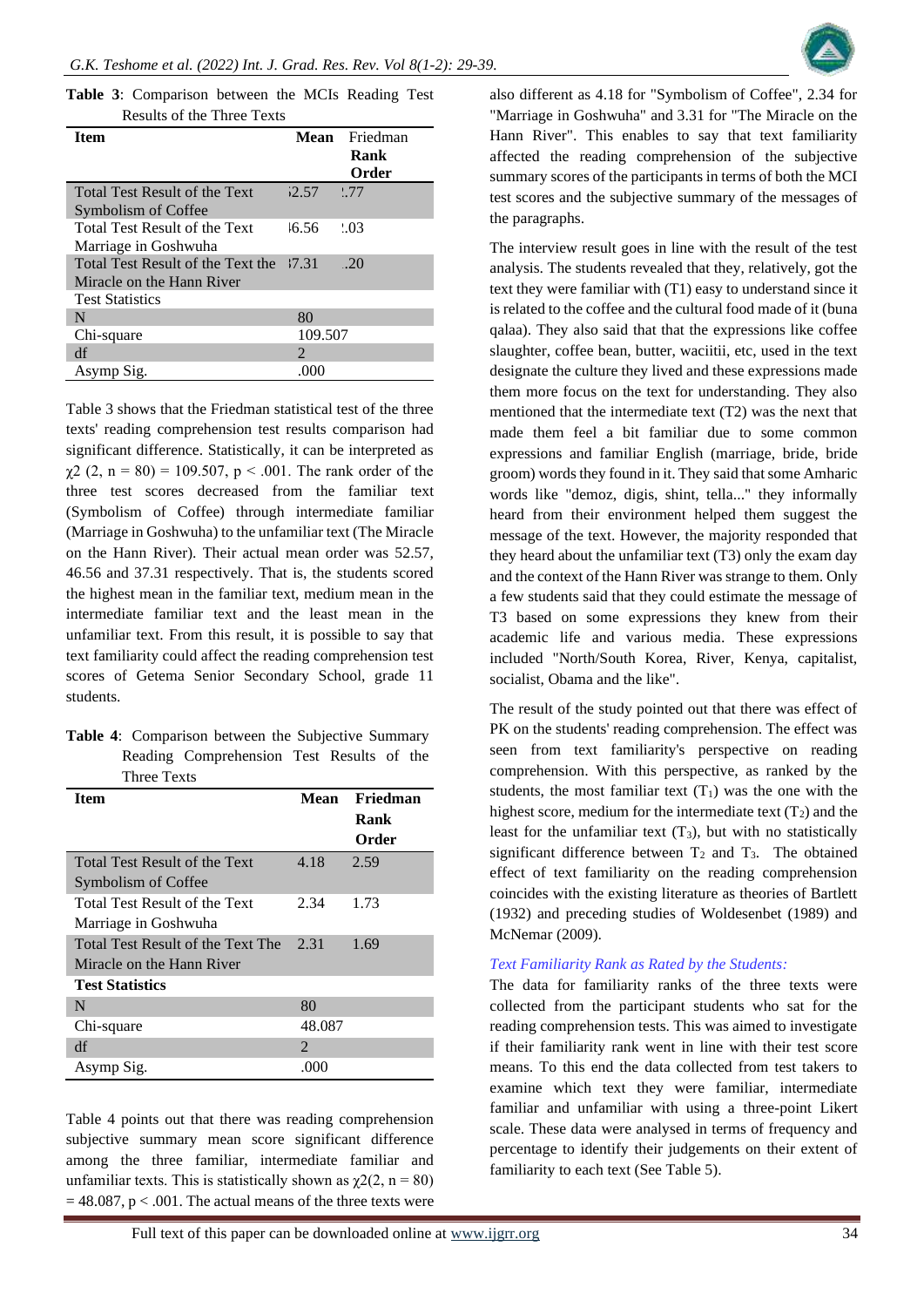

| <b>Text</b>                        | Familiar     |      | <b>Intermediate</b> |      | <b>Unfamiliar</b> |      |
|------------------------------------|--------------|------|---------------------|------|-------------------|------|
|                                    |              |      | Familiar            |      |                   |      |
|                                    | $\mathbf{F}$ | $\%$ | $\mathbf F$         | $\%$ | $\mathbf F$       | $\%$ |
| Symbolism of Coffee (T1)           | 47           | 58.7 | 16                  | 20   | 17                | 21.3 |
| Marriage in Goshwuha (T2)          | 25           | 31.3 | 33                  | 41.3 | 22                | 27.5 |
| The Miracle on the Hann River (T3) | 8            | 10   | 31                  | 38.7 | 41                | 51.2 |
| N                                  | 80           |      | 80                  |      | 80                |      |

**Table 5**: The Students' Familiarity Rank with the Reading Texts as Rated by Them

The frequencies and percentages of the sample students' familiarity with the three texts revealed that the familiarity of the texts to the students went on decreasing as it goes away from the target students' culture (Table 5). According to the data in the table, participants 47 (58.7%) rated familiar, 16 (20%) rated intermediate familiar and 17 (21.3%) rated unfamiliar for the text "Symbolism of Coffee". For the text "Marriage in Goshwuha", 25 (31.3%) rated familiar, 33 (41.3%) rated intermediate familiar and 22 (27.3%) rated unfamiliar. Similarly, 8 (10%) of them rated familiar, 31 (38.7%) rated intermediate familiar and 41 (51.2%) rated unfamiliar for the text "The Miracle on the Hann River". The reading comprehension test scores were found high for the familiar text, medium for the intermediate familiar text and low for the unfamiliar text.

The result of the analysis was summarized that the text "Symbolism of Coffee" that was written on the cultural context of the target students was more familiar (65%) than the text "Marriage in Goshwuha" (40%) that was local, but written on non-cultural context of the target students. Similarly, the local text "Marriage in Goshwuha" (40%) was more familiar than the text written in foreign context, "The Miracle on the Hann River" (25%). The reading comprehension test scores of these texts were highest for the most familiar text and lowest for the least familiar text. So, both results supported each other that text familiarity affects reading comprehension in the context of the current study area.

With regard to the interview data analysis, except a few students ( $S_2$  and  $S_7$  for instance) who said that T1 is familiar, T3 intermediate familiar and T2 unfamiliar, the most of them  $(S_1, S_3, S_4, ... S_{12})$  rated the T1 as familiar, T2 as intermediate familiar and T3 as unfamiliar. Concerning this, S11 is quoted as follows (Responded in mother tongue - Afaan Oromoo).

*Teekistoota jiran keessaa, kan ijoolleen baay'inaan filatan keessaa, kan baay'ee nama hawwisiisu ... isa*  *jalqabaa fi isa dhumaati jedhan. Sababnisaas, jechootni Afaan Ingiliffaa achi keessa jiran jechoota kanaan dura itti fayyadamaa turre yookaan immoo jechoota nun beeknudha jedhan. ... Ani garuu akka koottimmoo teekistii inni lammaffaa sunis gaariidha jedheen fudha. Hundisaanii iyyuu gaariidha.* 

The response implies that the respondent benefited from the cultural aspect of T1, general content of T2 and formal aspect of T3. In general, these responses make the interview result coincide with the questionnaire data analysis result and the reading comprehension test results. The students mentioned that their extent of familiarity to the texts was based on the context, and the expressions found in each text. In relation to this, most of them said that they were familiar with the T1 (Symbolism of Coffee) as the culture is practiced at different occasions including marriage ceremony which they also attended. Even, they mentioned that they knew how 'buna qalaa' is made of butter and coffee and why it is made. Similarly, they mentioned that the intermediate or next familiar text was T2 (Marriage in Goshwuha) since they knew a few words and some elements in the practice. Some of the terms they were cued with were "gan", "tella", and "shint" even though they did not know the marriage ceremony in Goshwuha. Lastly, the students replied that T3 (The Miracle on the Hann River) was unfamiliar. However, a few students revealed that it is a bit familiar since they were familiar with the name of the country (Korea), common land feature names like "river" and ideological terms like "capitalist" and "communist" from their academy and various media.

Teachers also confirm, as to their experience and suggestion, that students read familiar texts in focus and actively, but not the unfamiliar texts. For instance, one of the teachers (Tr4) was quoted as:

*In my experience, I found students reading in focus when the texts were familiar. When reading passages or topics are about what they know, may*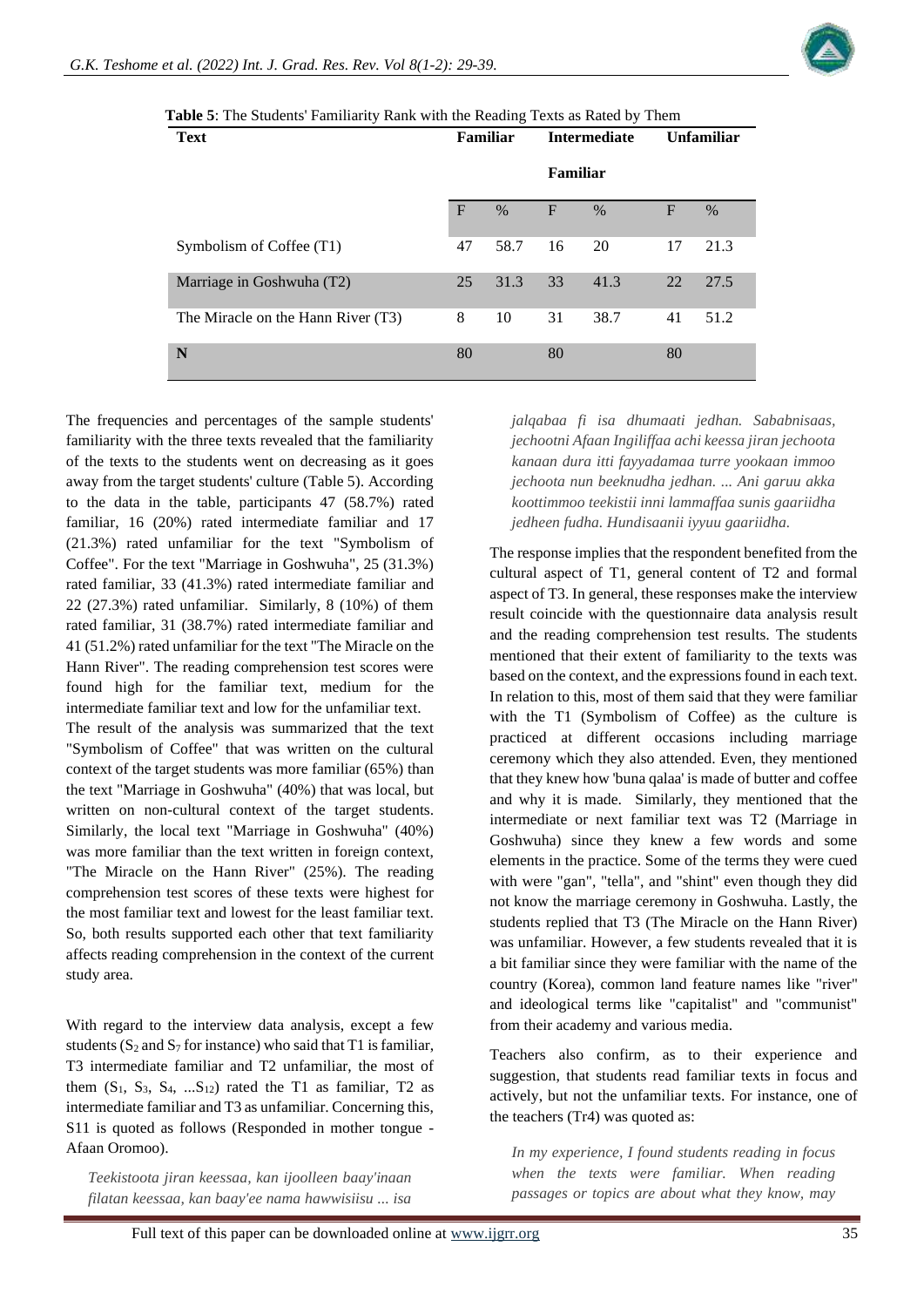

*be fully or partially, they try to reflect the idea from it. When the topics are not familiar and the inner is difficult to understand, they do not say anything, meaning become silent. They do not respond to questions. They also lack contextual meaning to new words, because they do not understand what the main idea and the details say.* 

The above quotation enriched the reading comprehension test results' dependence on the text familiarity to the students under local situation. The students' reading of the familiar texts in focus than the unfamiliar texts implies that they are in condition to understand the text more than the one they do not focus on.

# *The Reading Comprehension Test Scores Differences in Terms of Prior Knowledge (PK) Aspects: Content, Formal and cultural Aspects (RQ2):*

The comparison of scores between the reading comprehension tests of the three PK aspects of the three texts was performed in Getema Senior Secondary School, grade 11 students. To this end, the assumptions were checked using descriptive statistics. In this statistical test, the normality of distribution was tested using Kolmogorov-Smirnov statistical test (See Table 6).

**Table 6**: Students' PK Aspects Score Normality Distribution

| <b>Item</b>             | Mean  | <b>Statistics</b> | df | <b>Sig</b> |
|-------------------------|-------|-------------------|----|------------|
| <b>Content PK Score</b> | 50.75 | .144              | 80 | .000       |
| <b>Formal PK Score</b>  | 41.69 | .116              | 80 | .009       |
| Cultural PK Score       | 44.19 | -154              | 80 | (1)(1)     |

Table 6 reveals that the statistical normality distribution of the participants showed significant difference between the actual mean and the population mean at D  $(80) = .144$ , p < .001 for content PK,  $D(80) = .116$ ,  $p < .05$  for formal PK and  $D(80) = .154$ ,  $p < .001$  for cultural PK. The statistical test results indicated non-normal distribution, leading to the use of nonparametric test of comparison.

The other assumption considered was the homogeneity test of variances. However, it was skipped since the violation of this assumption does not have seriousness on the results and the robust nonparametric test was used (See Table 7).

The comparison of the three PK aspects of the three texts was further processed using the Friedman test of comparison for related samples through the non-parametric test command. According to the test (See Table 7), there is statistically significance difference between content PK, formal PK and cultural PK in terms of text familiarity on reading comprehension. The significance difference was interpreted as  $\chi$ 2(2, n = 80) = 23.77, p < .001. It was, so possible to judge that all the three aspects of PK have varied

contributions on the students' reading comprehension test scores. The mean scores of each aspect (See Table 6) revealed that content PK had the highest mean score (50.75) followed by cultural PK mean score (44.19) and formal PK had the least mean score (41.69) of the reading comprehension scores.

**Table 7**: Comparison of Reading Comprehension Test Results Based on PK Aspects: Content PK, Formal PK and Cultural PK

| <b>Item</b>                       | Mean                        | <b>Friedman Rank</b><br>Order |
|-----------------------------------|-----------------------------|-------------------------------|
| <b>Total Content PK</b><br>Score  | 50.75                       | 2.41                          |
| <b>Total Formal PK</b><br>Score   | 41.69                       | 1.71                          |
| <b>Total Cultural PK</b><br>Score | 44.19                       | 1.88                          |
| <b>Test Statistics</b>            |                             |                               |
| N                                 | 80                          |                               |
| Chi-square                        | 23.77                       |                               |
| df                                | $\mathcal{D}_{\mathcal{L}}$ |                               |
| Asymp Sig.                        | .000                        |                               |

For further evidence, the result from the students' interview analysis about these PK aspects indicated that what they knew from different contexts helped them to understand the texts. For instance,  $S_6$  pointed out that the students understood the text "Symbolism of Coffee" from what they knew in their society's culture and environmental experiences. This implies that the cultural PK of the students helped them to understand it.  $S_7$  said that the words in the text, that he knew their meaning (formal PK) helped him to guess the messages of the texts. Similarly,  $S_{10}$ responded that she first read the second paragraph of the text "Symbolism of Coffee" and related what she previously knew (content PK) to the other paragraphs and could understand. As to her, she comprehended the text beyond the difficulty of the language of the text (cultural PK).  $S_9$ and  $S_{11}$  shared the idea of supporting the unfamiliar with the familiar for better understanding.

EFL teachers' interview analysis supports the students' results and their responses to the interview in one or another way. The teachers accounted for the contribution of the different aspects of familiarity to the reading comprehension. Specifically, they said that local texts related to culture and custom of the students help them to understand messages of texts (Tr1, Tr2). They also added that texts about known contents like that of the local athletes recurring on media helped them to familiarize related unfamiliar aspects of a given text (Tr1, Tr3). From their experiences, the teachers witnessed that the students could try to reflect their text comprehension provided that the language (formal PK) was easier, but not exceeding familiar texts in terms of specific culture and general content area.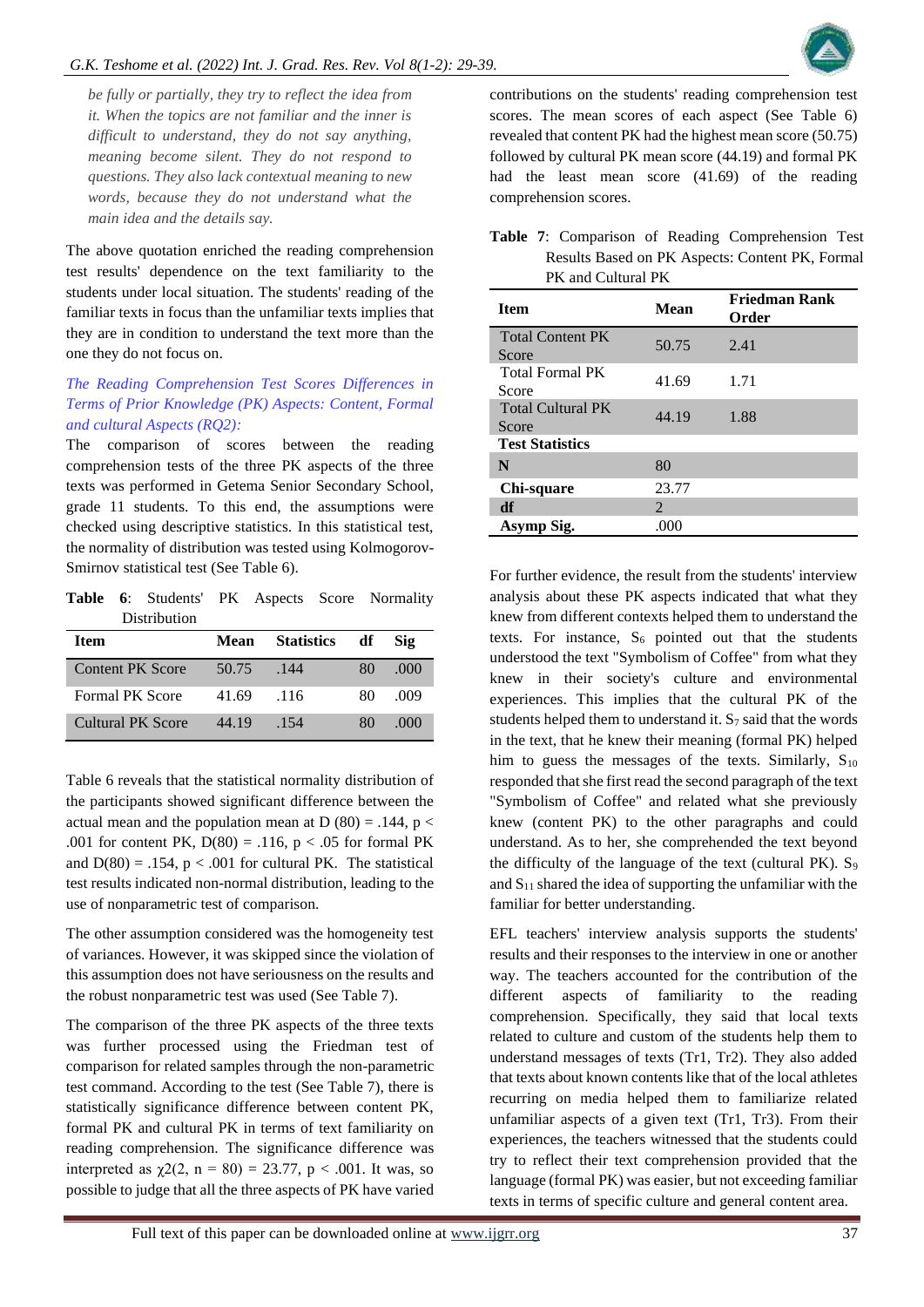In relation to this, literature supports the significance of cultural PK in that students' cultural adaptation can affect their level of motivation (Bouchard, 2005). The finding is replicable in line with the finding of Lin (2004) that studied the effect of culturally specific and non-specific texts on Taiwanese students.

# **Conclusions and Recommendations**

The study result has been briefly concluded and remedies have been recommended as follow.

#### *Conclusions*

The result of the current study has enabled to arrive at some conclusions. These have been identified according to the main research questions. Hence,

- ❖ First, the study found out that prior knowledge, in terms of text familiarity had paramount effect on students reading comprehension in Getema Senior Secondary School, Ethiopian context. This was despite its being overlooked in practice. That is, the reading comprehension test scores of the students increased as the students were more familiar with the texts. The study result has also indicated that the extent of familiarity varied among the texts based on different local contexts or cultures and between the local texts and the foreign text. It showed increasing unfamiliarity from local text to foreign text.
- ❖ Second, the result has revealed that the three PK aspects of texts had immense contributions to the reading comprehension of the three texts. Particularly, the statistical test and the interview results recognized that cultural PK and content PK had better effect in contributing to the students' reading comprehension. This implies that reading texts need to be prepared in such a way that readers (students) can easily understand the texts' new concept by relating their PK aspects to it.

#### *Recommendations*

The researcher has recommended the following measures to be taken by the concerned bodies in line with the research findings.

- 1. The finding should be disseminated, and awareness rising measures need to be taken in the form of panel discussion, conferences, training and policy briefings. This is to reveal that prior knowledge, in terms of text familiarity effect on reading comprehension at local context has been ignored while it has shown varied levels contribution in the current study.
- 2. Similar action, mentioned above in 1, needs to be taken with regard to curriculum developers, textbook writers and teachers to aware them to

consider the three PK aspects (content, formal and cultural) in reading texts. This is to enable the students relate their related prior knowledge for ease of understanding of the new concepts that might be given as reading texts.

3. The researcher recommends further study that involves samples from different linguistic or cultural background in Ethiopia to see the effect of text familiarity on the students' reading comprehension more comprehensively.

# **Acknowledgements**

This study has not been achieved, as part of PhD dissertation, without the support of cooperative bodies. First and foremost, the researchers are grateful to their advisors, Wollega University concerned bodies and colleagues for their facilitative, cooperative and professional roles invested to me. Besides, the researcher appreciates Getema and Arjo Senior Secondary Schools leaders, EFL teachers, students and other concerned bodies for their collaboration.

# **References**

- Abosnan SH (2016) *The teaching of reading English in a foreign language in Libyan universities: Methods and mode*  (Doctoral dissertation). Retrieved from http://theses.gla.ac.uk/7829/
- Alhaisoni E (2017) Prior knowledge in EFL reading comprehension: Native and non-native EFL teachers' perceptions, classroom strategies and difficulties encountered. *International Journal on studies in English Language and Literature (IJSELL)* **5**(1): 30\_41. Retrieved From: http://dx.doi.org/10.20431/2347\_3134.0501004,
- Almutairi NR (2018) *Effective Reading Strategies for Increasing the Reading Comprehension Level of Third-Grade Students with Learning Disabilities.* Retrieved May 12, 2019, from Scholar Works at Western Michigan University:

https://scholarworks.wmich.edu/dissertations/3247

- An S (2013) Schema theory in reading. *Theory and Practice in Language Studies* **3**(1): 130-134. doi:10.4304/tpls.3.1.130-134.
- Belilew M (2015) The relationship between reading strategies use and reading comprehension among Ethiopian EFL learners. *International Journal on Studies in English Language and Literature,* **3**(9): 34\_41.
- Bethlehem J (2009) *Applied survey methods: a statistical perspective*. London: SAGE Black TR (2002) *Understanding social science research* (2nd ed.). London: SAGE
- Carrell PL (1983) Some issues in studying the role of schemata, or background knowledge in second language comprehension. *TESOL Convention* **1**(2): 81\_92. doi: 10125/66968
- Cohen L, Manion L and Morrison K (2007) *Research methods in education.* London & New York: Routledge.